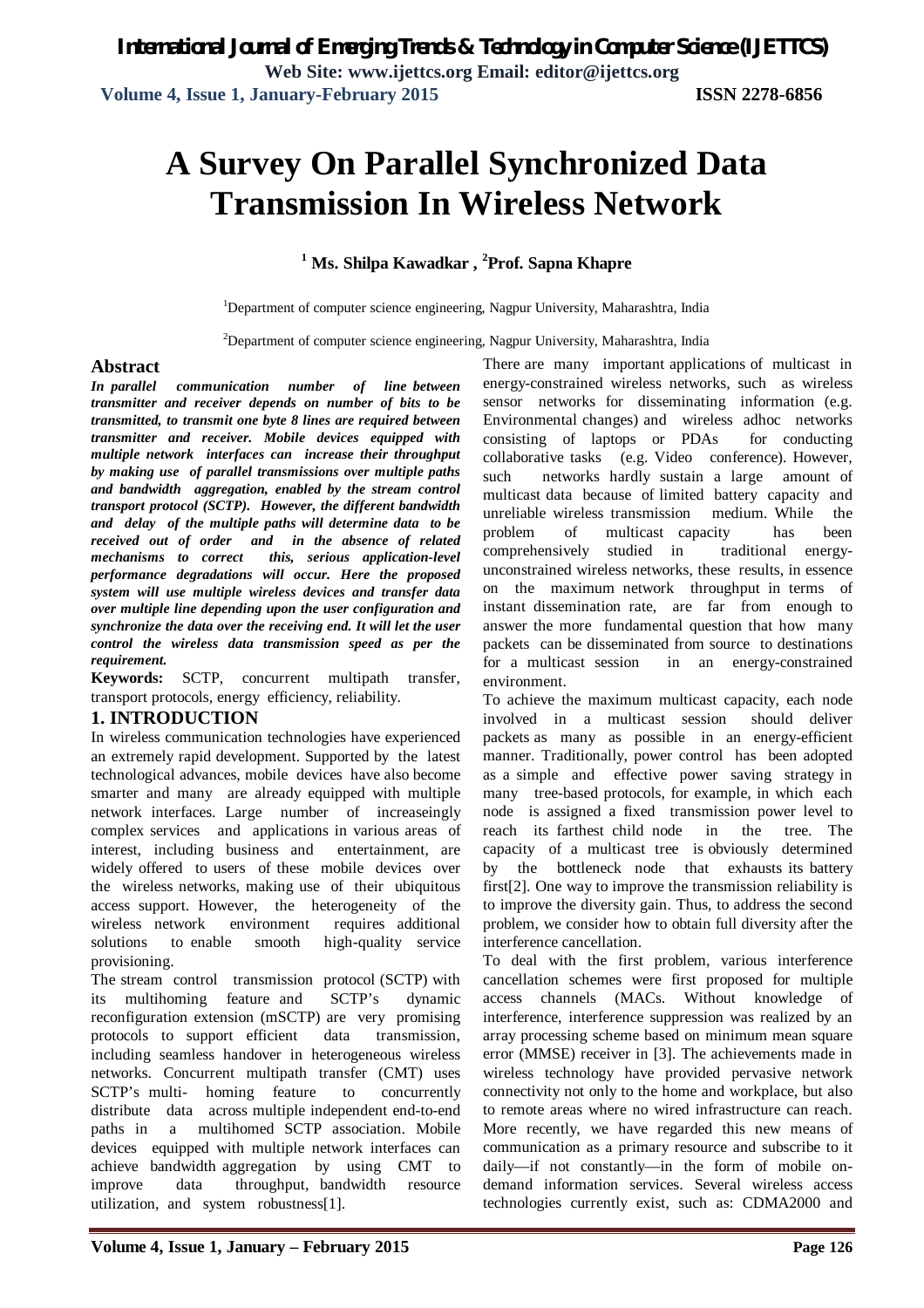# **Volume 4, Issue 1, January-February 2015 ISSN 2278-6856**

Wideband Code Division Multiple Access (W-CDMA) for 3G and 4G cellular communication WiMAX (IEEE 802.16) for broadband access in metropolian area networks (MANs); and Wi-Fi (IEEE 802.11) for wired equivalent local area networks (LANs).

Nevertheless, the demand for higher data rates continues to grow, and researchers must find new ways to satisfy this need. One solution, known as multihoming, incorporates multiple network interfaces into a single device. Applied to wireless networking, multihoping can improve performance by exploiting unused resources from the radio spectrum. Already many popular consumer electronics, like Apple's iPhone and Research in Motion's Blackberry Bold, come standard with Wi-Fi and cellular technologies (e.g. GSM and UMTS). Although products like these have more than one network interface, some advantages to multihoming are not being realized. Connection migration from one access technology to another, called vertical handover, is a perfect example of multihoming at its finest.

Assuming a voice over IP (VoIP) telephone call is initiated within a Wi-Fi network, without a continuous series of overlapping Wi-Fi networks, the call will be dropped as soon as the phone travels even a short distance (e.g. 10s of metres). Although Wi-Fi offers high data rates at low cost, while mobile, cellular technologies can keep calls active albeit at a higher cost with lower data rates. This is not to say these devices are not currently capable of such function, but at this time they do so only through proprietary means [4].

The increasing computing power and storage capacity of mobile devices is creating opportunities for multimedia application support and development. The capacity of IP access networks in comparison to traditional mobile networks is attractive for the distribution of multimedia components such as voice and video, or triple play. The real-time nature of multimedia content distribution however, has stringent bandwidth, delay, and loss requirements. These requirements have significant performance implications for underlying networks and network protocol [ 5 ]. Scalable video broadcasting, in contrast, enables network operators to support many mobile devices without exhausting network bandwidth.

This is achieved by using scalable video coders to encode each TV channel into a single stream with multiple layers, and broadcast each layer only once. Such a coded stream is scalable because several substreams, with one or a few layers, can be extracted from the complete stream and are still decodable. Each mobile device can then choose and render the substream that is most appropriate to its capability and condition. Scalable video broadcasting, however, is quite challenging for the base station broad- casting multiple TV channels. This is because the base station broadcasts every TV channel in bursts with a bit rate much higher than the encoding rate of that TV channel, which enables mobile devices to receive a burst of data and turn off their radio components until the next burst in order to save energy.

This is called time slicing, which is dictated in leading broadcast standards such as Digital Video Broadcast-Handheld (DVB-H) and Forward Link Only (MediaFLO). Time slicing is important because energy saving is critical to battery-powered mobile devices, and recent commercial mobile TV chips consume more than 400 mw in continuous mode, which is nontrivial compared to the total power consumption of many mobile devices [6].

# **2. RELATED WORK**

This paper proposes a novel quality-aware adaptive concurrent multipath transfer solution (CMT-QA) that utilizes SCTP for FTP-like data transmission and realtime video delivery in wireless heterogeneous networks. CMT-QA monitors and analyses regularly each path's data handling capability and makes data delivery adaptation decisions to select the qualified paths for concurrent data transfer. CMT-QA includes a series of mechanisms to distribute data chunks over multiple paths intelligently and obviously determined by the bottleneck node that exhausts its battery first. One way to improve the transmission reliability is to improve control the data traffic rate of each path independently.

CMT-QA's goal is to mitigate the out-of-order data reception by reducing the reordering delay and unnecessary fast retransmissions. CMT-QA can effectively differentiate between different types of packet loss to avoid unreasonable congestion window adjustments for retransmissions [1]. In this paper, to explore the expected multicast capacity, we propose a framework for the joint optimization of both dynamic power control and error control. In our framework, the lossy wireless transmission links are characterized by the Rayleigh fading model, which reveals the realistic relationship among link quality, transmission power, and path attenuation.

Under this model, we exploit the reliability gain of random linear network coding, also referred to as intrabatch coding in this paper, by disseminating data in batches. To maximize multicast capacity, another type of network coding opportunities across batches, referred to as interbatch coding, is also explored. Our analytical framework based on intrabatch and interbatch network coding eventually leads to a linear programming formulation that is proved to obtain the optimal multicast capacity. To approach the theoretical results in practice, we propose an algorithm called DMCC that exploits the intrabatch and interbatch coding via dynamically constructing bottleneck trees.

Extensive simulations are conducted to show that its performance is very close to the optimal solution[2]. This paper proposes a design criterion and then propose a systematic design to satisfy the criterion so that it achieves full diversity. The code rate approaches one when encoding length gets large. We prove that full diversity can be achieved by the proposed STBC without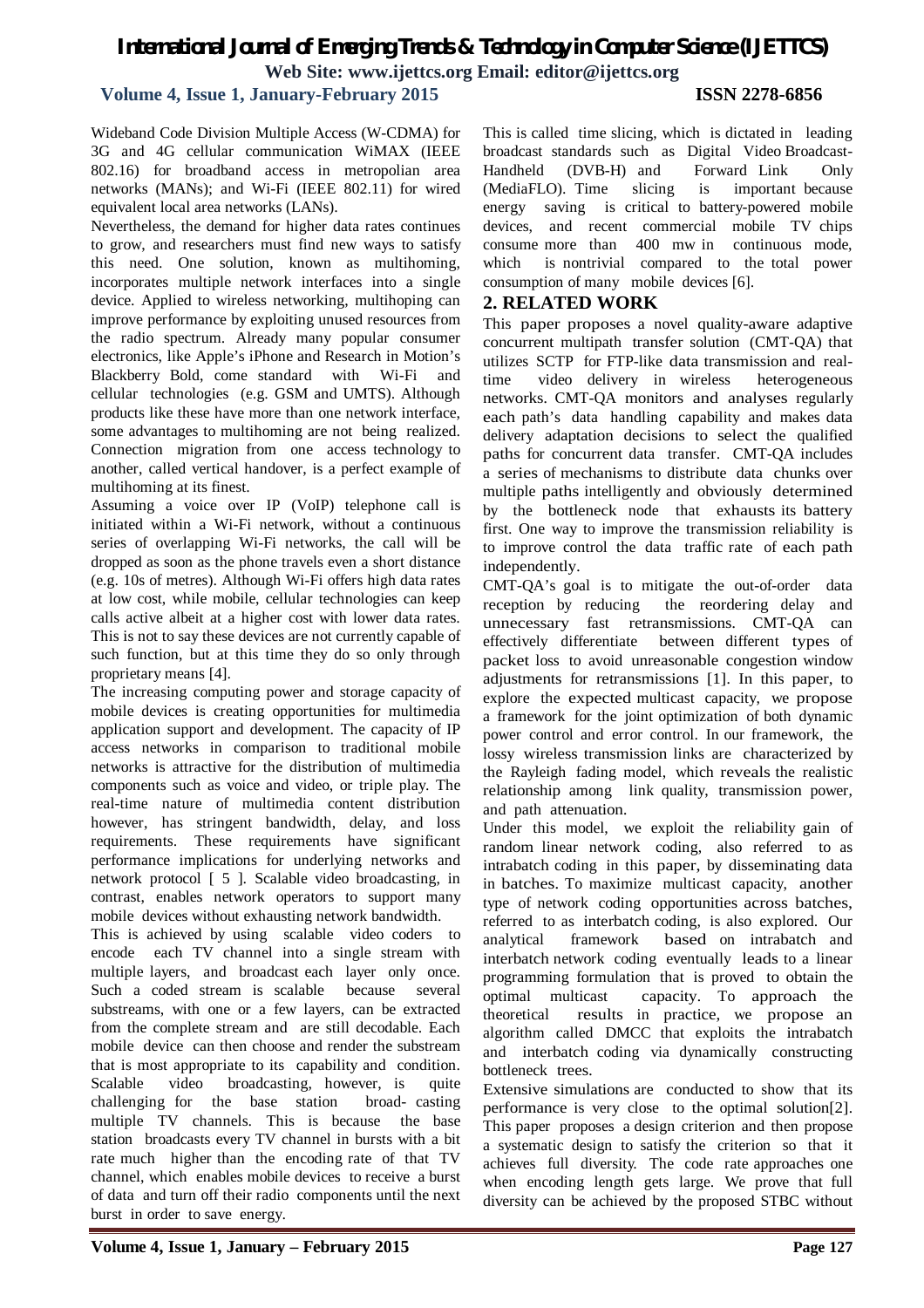# **Volume 4, Issue 1, January-February 2015 ISSN 2278-6856**

the channel information at the transmitters [3]. In this paper, we investigate state of the art multihoming techniques using SCTP. A comprehensive survey of developments has brought forth three main research areas, namely: handover management, concurrent multipath transfer (CMT), and cross-layer activities. While the presented algorithms may offer sufficient results, many open problems still remain [4].

This paper analyzes the performance of multimedia distribution when making use of two multi-homing SCTP-based approaches: Single Path Transfer and Concurrent Multi-path Transfer, in which a single or all paths within an association are used simultaneously for data transmission. In this investigation various retransmission policies and different parameter sets are used in turn and recommendations are made for achieving best results during video delivery. In order to perform this study a novel realistic evaluation tool-set was pro- posed and is described, which can simulate video delivery over SCTP [5]. In this paper, We analyze the performance of the proposed broadcast schemes.

In addition, we have implemented the proposed schemes in a real mobile TV testbed to show their practicality and efficiency. Our extensive experiments confirm that the proposed schemes enable energy saving differentiation: between 75 and 95 percent were observed. Moreover, one of the schemes achieves low channel switching delays: 200 msec is possible with typical system parameters [6]. In this paper, WiSE tries to infer whether losses are due to congestion or to radio channel errors.

At the same time, the available bandwidth of the current path used for transmission is matched to that of an alternate path, also probed for available bandwidth. If the current path is severely congested and the alternate path is lightly loaded, WiSE switches the transmission onto the alternate path using SCTP's flexible path management capabilities. Extensive simulations under different scenarios highlight the superiority of the proposed solution with respect to TCP and the standard SCTP implementation [7]. This paper proposes three algorithms which augment and/or modify current SCTP to counter these side-effects.

Presented with several choices as to where a sender should direct retransmissions of lost data, we propose five retransmission policies for CMT. We demonstrate spurious retransmissions in CMT with all five policies and propose changes to CMT to allow the different policies. CMT is evaluated against AppStripe, which is an idealized application that stripes data over multiple paths using multiple SCTP associations. The different CMT retransmission policies are then evaluated with varied constrained receive buffer sizes. In this foundation work, we evaluated with varied constrained receive buffer sizes. In this foundation work, we operate under the strong assumption that the bottleneck queues on the end-to-end paths used in CMT are independent [8].

# **Volume 4, Issue 1, January – February 2015 Page 128**

# **3. PROPOSED METHOD**

#### **3.1 Architecture**

In physical implementation of wireless network , it is difficult to dynamically control transfer data because of asynchronization, packet delay and loss etc. In order overcome the problem, to designing a dynamically controllable wireless network in which multiple radio frequency device.



**Figure 1 :** System Architecture

In this architecture, building a wireless node with capability to broadcast a computer passed messages and receives the incoming messages. Develop a windows based application to read and write data over the wireless devices. Develop a windows based application to split the data or files in to multiple chunks or part and merge those parts back in to single file.

### **3.2 Transmission Modes**

The transmission mode refers to the number of elementary units of information (bits) that can be simultaneously translated by the communications channel. In fact, processors (and therefore computers in general) never process (in the case of recent processors) a single bit at a time generally they are able to process several (most of the time it is 8: one byte), and for this reason the basic connections on a computer are parallel connections.

#### **3.2.1 Parallel connection**

Parallel connection means simultaneous transmission of N bits. These bits are sent simultaneously over N different channels (a channel being, for example, a wire, a cable or any other physical medium). The parallel connection on PCtype computers generally requires 10 wires.

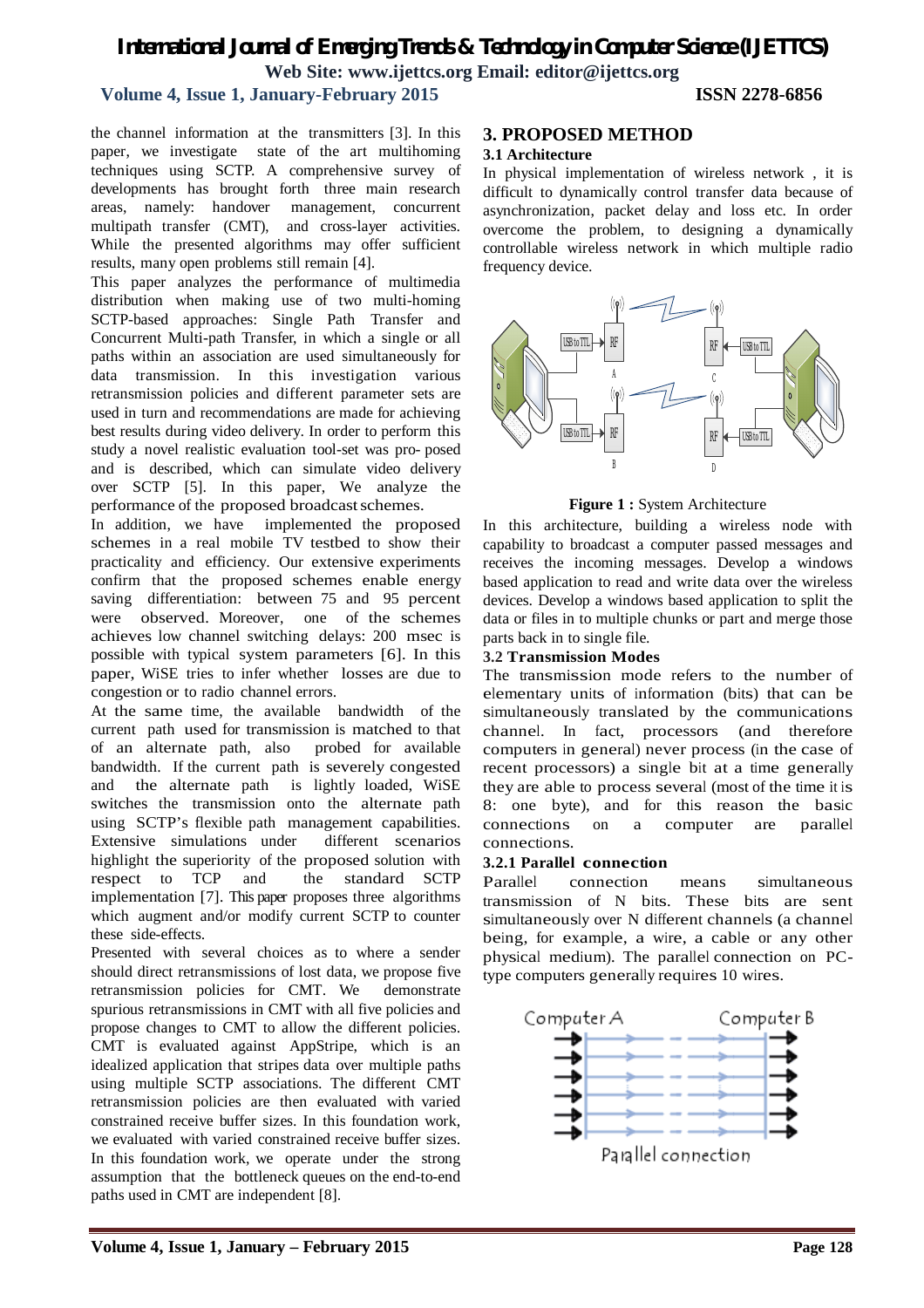**Volume 4, Issue 1, January-February 2015 ISSN 2278-6856**

#### **3.2.2 Serial connection**

In a serial connection, the data are sent one bit at a time over the transmission channel. However, since most processors process data in parallel, the transmitter needs to transform incoming parallel data into serial data and the receiver needs to do the opposite. These operations are performed by a communications controller (normally a UART (Universal Asynchronous Receiver Transmitter) chip).



#### **3.3 File Processing**

The System.IO namespaces contain types that support input and output, including the ability to read and write data to streams either synchronously or asynchronously, to compress data in streams, to create and use isolated stores, to map files to an application's logical address space, to store multiple data objects in a single container, to communicate using anonymous or named pipes, to implement custom logging, and to handle the flow of data to and from serial ports.

#### **3.4 Transceiver**

When time and RF engineering experience is of abundance, a designer may opt to use RF integrated circuits (chips or chipsets) to save on RF component costs. Using chips/chipsets, the designer actually develops the hardware and software workings of the product. While the individual chips/chipsets offer functionality the designer must dictate how those chips will work in concert with the software the designer will develop. This task is not for the faint of heart, as completed designs must also pass rigid regulatory testing for deployment in the various regions of the world. The regulatory approval process alone can become months or years of a cycle of rejection, followed by a reworking of the product and continued by rejection and reworking until the product is approved. Wireless transceiver (transmitter / receiver) modules offer a faster time-to-market alternative to chips/chipsets that allow designers at all levels of RF experience to integrate a completed wireless system into their products. Many modules are manufactured as a drop-in solution where designers create a compatible pin-out on their processor board and supply serial data to the appropriate pins.



**Figure 2:** RF Transceiver

Modules offering the easiest integration allow the designer to send raw UART data into the module and expect that same data out on the receiving end of the wireless link. Wireless transceiver modules allowing the quickest timeto-market are also FCC and other regulatory agency approved. That means jurisdictions accepting FCC approval allow designers using FCC approved modules to bypass further testing for their wireless products. In Europe and other countries, pre-approved modules by ETSI and other regulatory bodies allow the designer to deploy products in various regions of the world with minimal additional approvals. The completed RF design and agency approval of many wireless transceiver modules make them a popular choice in the fast-paced world of wireless data communication product design.

### **4. CONCLUSION**

In this paper, investigated in details the performanance of real-time multimedia transmission employing the transport layer multi-homing protocol SCTP when utilizing various flovors of Single Path Transfer and Concurrent Multipath Transfer, respectively. To deal with issues of scalability and intensive data processing in large scale wireless sensor networks, distributed storage and parallel processing mechanisms are proposed in the literature. These mechanisms implement the concepts of in-network data storage, querying and parallel processing. The distributed collective intelligence of a large numbers of sensors is exploited, and network energy is saved by reducing the communication complexity.

#### **References**

- [1] ChangqiaoXu, Member, IEEE, Tianjiao Liu, JianfengGuan,Hongke Zhang, and Gabriel-MiroMuntean, Member, IEEE, "CMT-QA: Quality-Aware Adaptive Concurrent Multipath Data Transfer in Heterogeneous Wireless Networks",IEEE Transactions on Mobile Computing, VOL. 12, NO. 11, NOVEMBER 2013.
- [2] Peng Li, Member, IEEE, and Song Guo, Senior Member, IEEE, "On the Multicast Capacity in Energy-Constrained Lossy Wireless Networks by Exploiting Intrabatch and Interbatch Network Coding" IEEE Transactions on Parallel and Distributed Systems, VOL. 24, NO. 11, NOVEMBER 2013.
- [3] Long Shi, Student Member, IEEE, Wei Zhang, Senior Member, IEEE, and Xiang-Gen Xia, Fellow, IEEE, " Space-Time Block Code Designs for Two-User MIMO X Channels " IEEE Transactions On communications , VOL. 61, NO. 9, SEPTEMBER 2013.
- [4] Janardhan R. Iyengar, Student Member, IEEE, Paul D. Amer, and Randall Stewart, "A Review of Multihoming Issues Using the Stream Control Transmission Protocol", IEEE COMMUNICATIONS SURVEYS & TUTORIALS, VOL. 14, NO. 2, SECOND QUARTER 2012